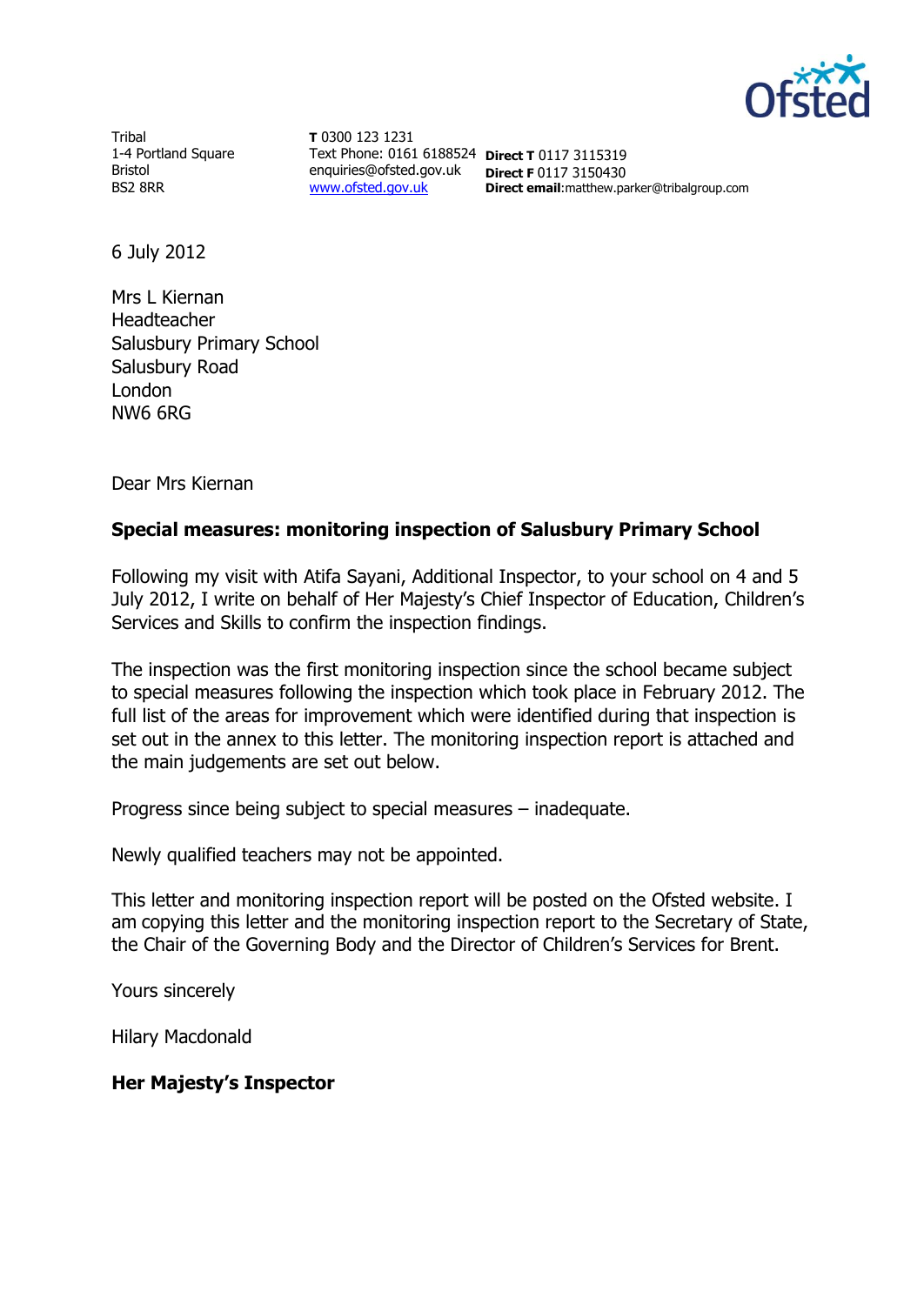

# **Annex**

# **The areas for improvement identified during the inspection which took place in February 2012**

- Raise attainment and accelerate pupils' progress in English and mathematics by ensuring that teachers:
	- raise their expectations and pitch their teaching so that it provides greater challenge in lessons
	- adopt best practice in the teaching of reading
	- encourage pupils to take more of a lead in their own learning, by giving them more opportunities to practice their communication skills, to initiate more ideas themselves and learn more independently.
- Improve teaching, so that none is inadequate by the end of the current academic year and that most is at least good, focusing particularly on:
	- the effectiveness of lesson planning in meeting the differing needs and interests of pupils so that gaps in the achievement of different groups are narrowed
	- planning activities which raise pupils' aspirations
	- providing more detailed guidance in marking so that pupils know what they have to do to improve and ensuring that pupils respond.
- $\blacksquare$  Revise action plans to ensure that they identify the specific key issues for improvement, and implement strategies as a matter of urgency, ensuring that:
	- plans contain sharply focused actions and milestones for measuring progress, which are monitored and evaluated
	- continual professional training for all staff is provided, so that teachers'  $\equiv$ expectations are raised
	- challenging and attainable goals for pupils' achievement are set. $\equiv$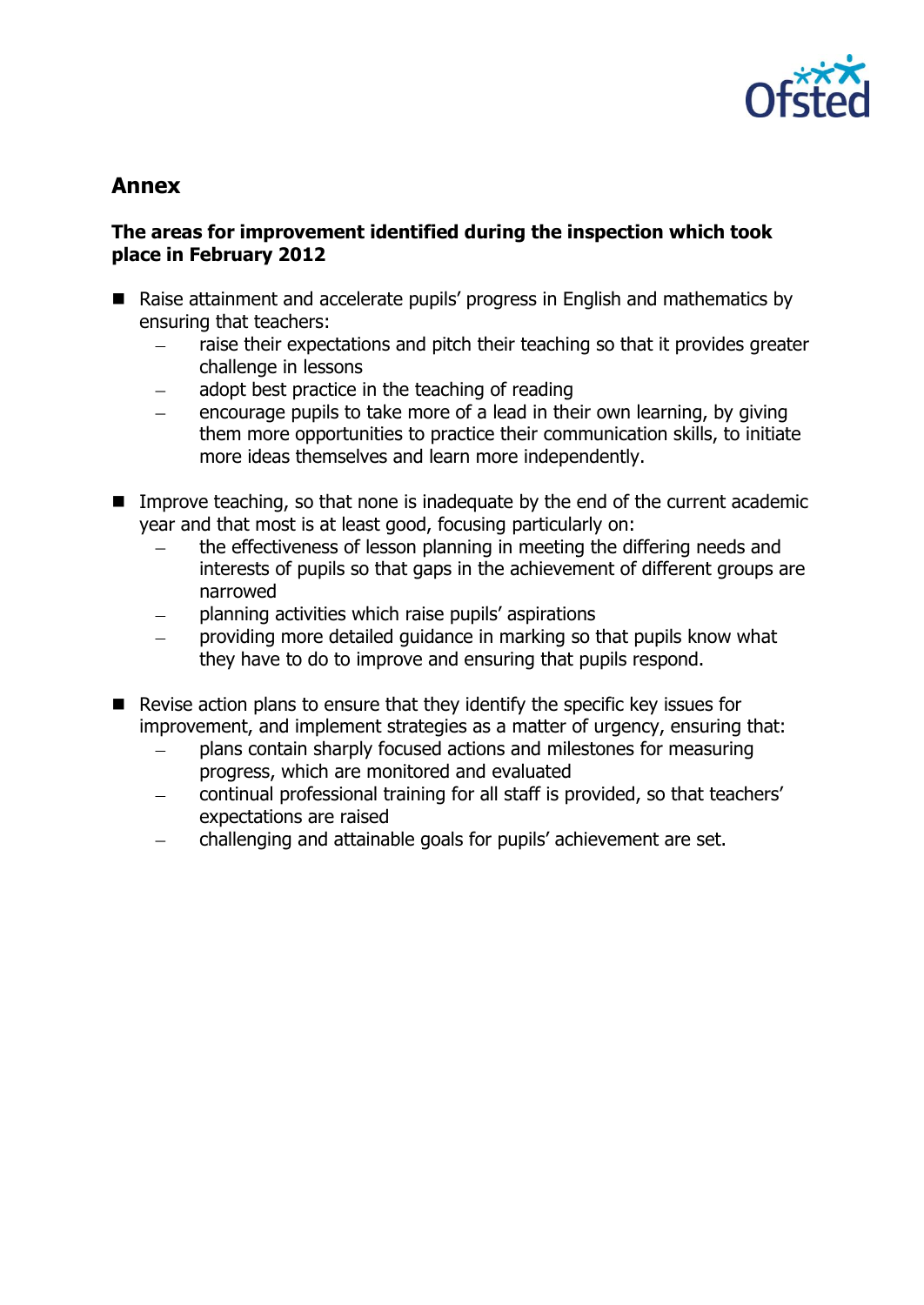

# **Special measures: monitoring of Salusbury Primary School**

# **Report from the first monitoring inspection on 4-5 July 2012**

### **Evidence**

Inspectors observed 16 lessons taught by 14 teachers. Eight lessons were observed jointly by the lead inspector and consultant headteacher. Inspectors scrutinised a range of school documentation including recently introduced policies, improvement plans, monitoring records and minutes of meetings. Meetings were held with the consultant headteacher, the deputy and interim deputy headteacher, curriculum leaders, the special educational needs co-ordinator, the Chair of the Governing Body, a representative from the local authority and also with pupils.

#### **Context**

A consultant headteacher was appointed from April 2012 to work part-time alongside the substantive headteacher. The substantive headteacher left the school in June 2012. Other significant changes to staffing have taken place. These include the departure of the deputy headteacher and the promotion of the assistant headteacher to the post of acting and then substantive deputy headteacher. An interim, part-time deputy headteacher has very recently been appointed. A significant number of staff, both teaching and non-teaching, will be leaving the school at the end of this academic year while new staff are being recruited.

#### **Achievement of pupils at the school**

The school's evaluation of attainment and progress has to be treated with some caution as it is widely accepted by senior and middle leaders that historic assessment routines and resulting information were not fully secure. Therefore, it is not possible for current leaders to use assessment information as an effective strategic tool to drive improvement. Senior leaders have rightly prioritised the need to fully review use of data at all levels as well as to increase teachers' skills in accurately assessing pupils' work. Groups of pupils, including those known to be eligible for free school meals and those of Black African heritage are known to have previously achieved much less well than their peers in school and less well than national averages. Despite this, there is no clear picture of how these groups are performing. Lesson observations and scrutiny of pupils' workbooks indicate that most pupils currently in Year 6 have made good progress in all subjects including reading this year. Latest test results demonstrate that achievement for these pupils is broadly average, with most pupils making satisfactory progress from Key Stage 1. Throughout the school however pupils make erratic progress with significant differences evident between classes and year groups. Children start school with the skills and knowledge appropriate to their age but some make inadequate progress and enter Year 1 at below age-related expectations. There has been a further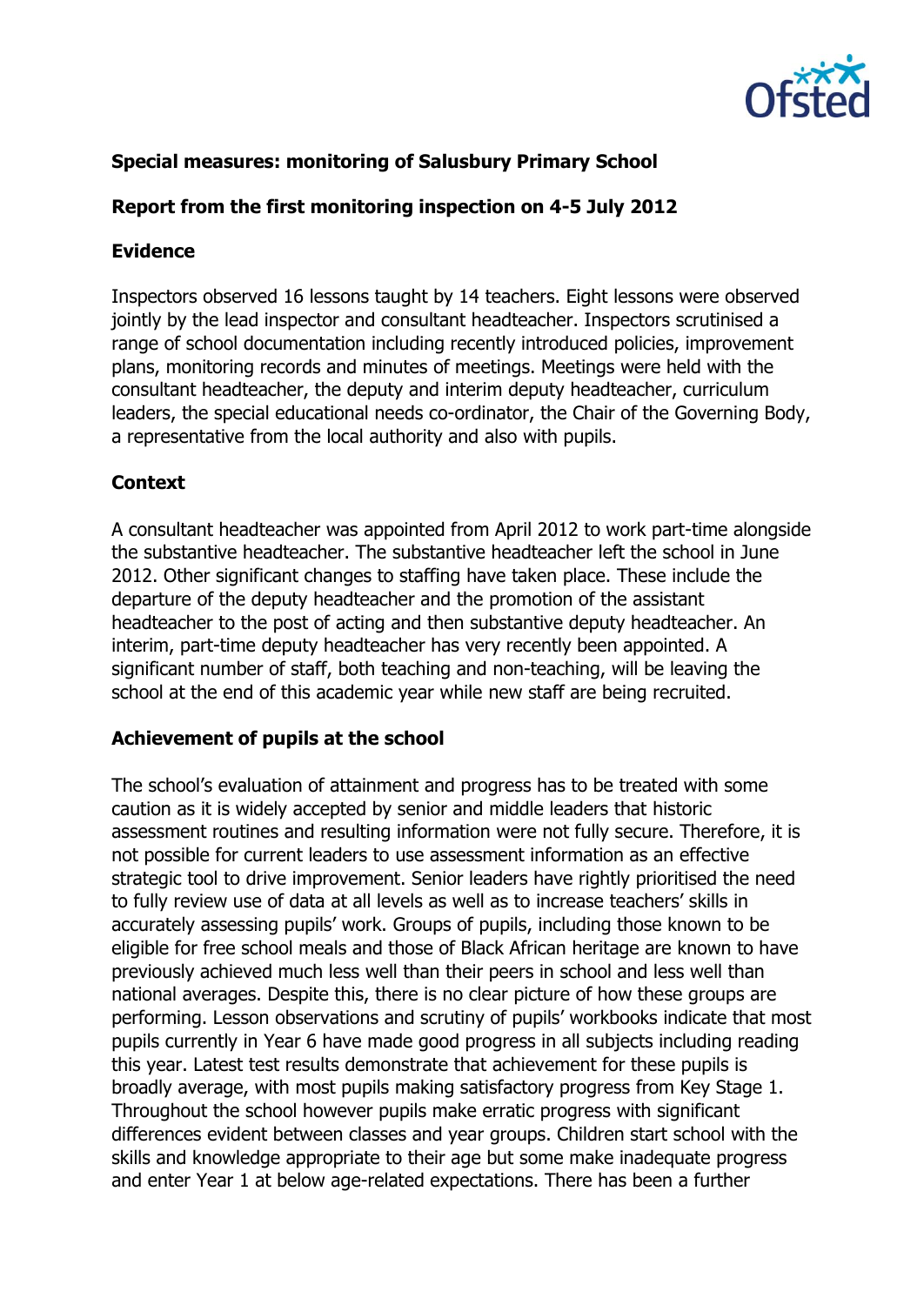

decline in pupils' end of Key Stage 1 attainment this academic year and standards in reading at the end of Key Stage 1 are below national average.

The impact of actions taken to increase attainment in reading is mixed. Trained parent volunteers provide opportunities for pupils to receive individual or small group support. In guided reading sessions pupils were observed to read with confidence and to evaluate texts in detail. However, some phonics teaching observed was dull and inaccurate. In lessons throughout the school, including mathematics, art and Religious Education pupils make no more than satisfactory progress as there is often too much focus on completing a planned activity, rather than extending learning.

Progress since the last section 5 inspection:

■ Raise attainment and accelerate pupils' progress in English and mathematics – inadequate**.**

# **The quality of teaching**

As fully acknowledged by senior leaders, the quality of teaching throughout the school is very inconsistent. The very weakest teaching in school has been robustly addressed by the consultant headteacher.

Lesson planning is in place, but is too varied in quality. The better planning clearly identifies learning intentions and success criteria with activities matched to pupils' learning needs. At other times activities planned are not accurately matched to learning needs and so do not raise pupils' aspirations. Often there is little account of how to use teaching assistant support to promote learning and supporting adults spend too much time listening to input from the class teacher. Interventions taking place outside the classroom are highly focused in meeting pupils' needs and are particularly responsive in supporting their well-being. Whilst many of these sessions are monitored, there is currently insufficient evidence to demonstrate the impact of these interventions over time on pupils' learning and progress.

Learning intentions are shared with pupils and in most lessons clear links are made to previous learning. However, pupils are unaware of the National Curriculum levels they are working at or specific targets that they are working towards. Despite this, pupils generally display positive attitudes to learning and regularly work well in pairs or small groups.

Throughout the school, teachers provide opportunities for pupils to talk about their learning with a partner or with an adult. Whilst this is good practice, many opportunities for pupils to be active learners or to independently influence their own learning are missed. For example, there is an over-reliance on the use of 'hands up' in order for pupils to respond to questions posed by teachers. In this way some pupils remain passive and disengage from the learning. Where teachers possess good subject knowledge they convey enthusiasm for challenging topics such as the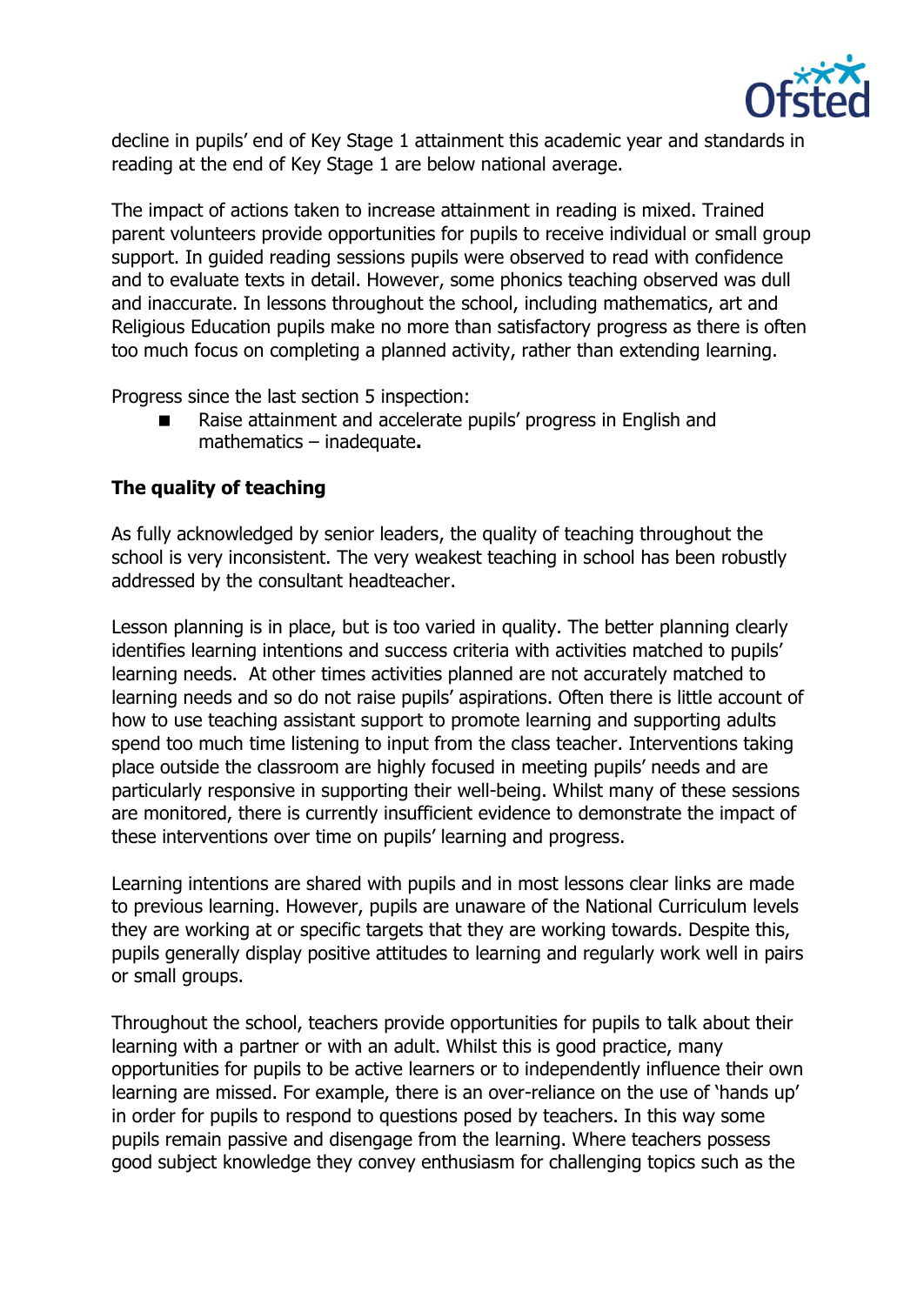

language of Shakespeare, observed in Year 6 or interpreting abstract paintings in the Reception class. However, on occasions, teachers have insufficient knowledge of the subject matter and this leads to confusion and lack of progress.

A new approach to marking has been introduced throughout the school. Whilst pupils' books are marked regularly only a minority of the marking gives clear enough direction to pupils' as to what they need to do in order to improve their work further.

Progress since the last section 5 inspection:

 Improve teaching, so that none is inadequate by the end of the current academic year and that most is at least good – inadequate.

# **Behaviour and safety of pupils**

In conversation with inspectors, pupils were very clear that they feel safe and well looked-after. Whilst they say that incidents of bullying do occur from time to time these are swiftly and fully dealt with. Pupils say that there are plenty of people in school they are confident to approach should they have a concern and in addition there is a 'worry box' that is emptied and responded to every day. Inspectors found that the school encourages pupils to take responsibility for their own behaviour and that the recently introduced 'Good to be green' behaviour system is consistently applied by all teachers and is universally understood by all pupils. Pupils maturely appreciate being consulted and involved regarding aspects of school improvement including the competition for a new school motto.

Generally enthusiastic about their own learning, pupils relate well to staff and each other in lessons. However, when not given clear enough guidance regarding the learning task or during lengthy teacher input some low-level disruptive behaviour occurs. While most pupils demonstrate good attitudes and behaviour at lunchtime, for a minority of pupils behaviour is poor. Attendance rates have increased on the previous year. When pupils are absent without explanation, this is not immediately followed up unless the pupil is known to experience circumstances which make them potentially vulnerable.

#### **The quality of leadership and management of the school**

The impact of recent and significant changes in leadership can be evidenced through staff changes, the reorganisation of the senior leadership team and the implementation of new initiatives and policies. Vitally, the consultant headteacher has been successful in securing the commitment from staff to engage fully in the ambitious drive for urgent improvement. Roles and responsibilities for the year ahead are not fully finalised, however, greater clarity about the generic roles of the senior leadership team and of teachers have been discussed, shared and recorded.